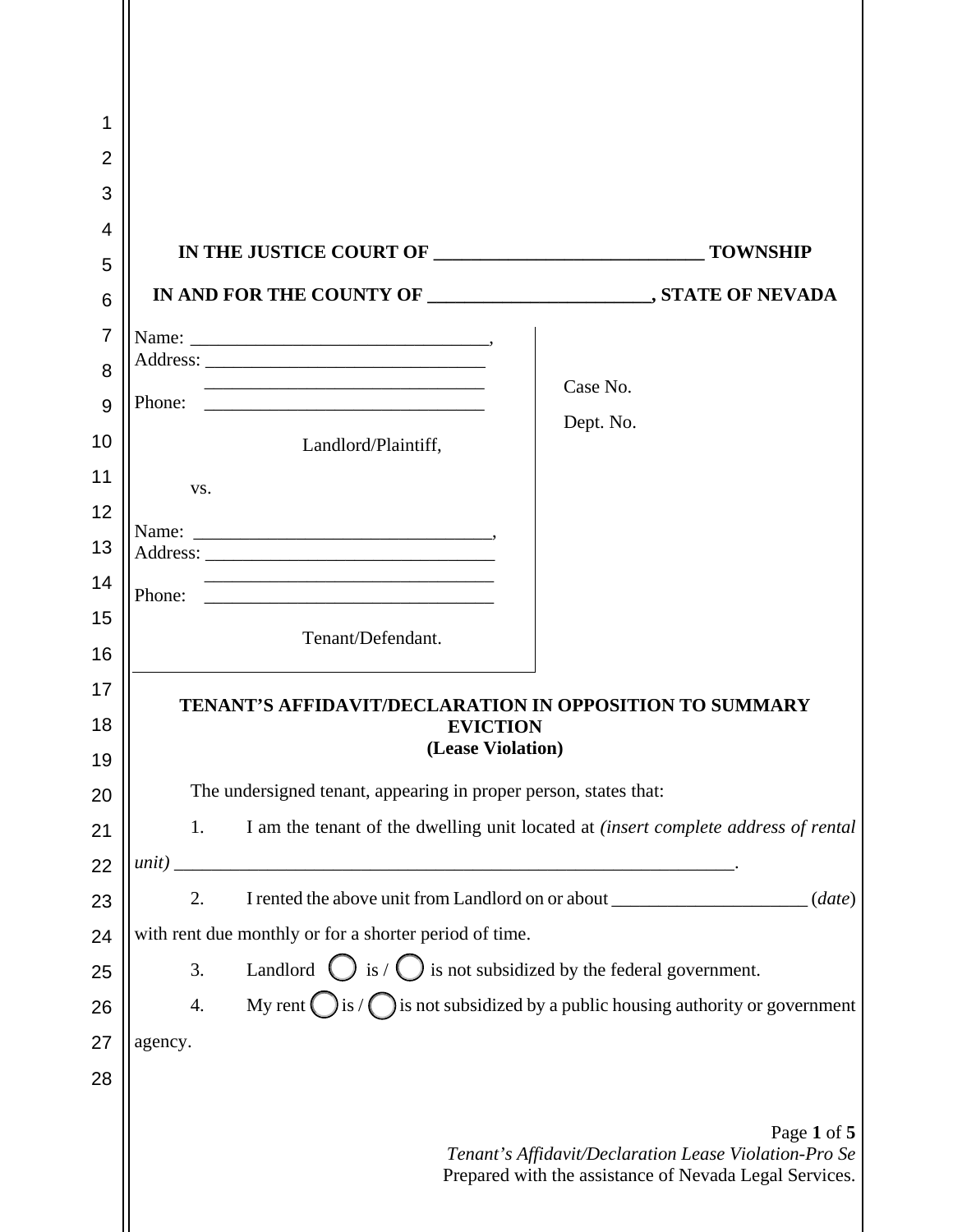| 1              | $\bigcirc$ received / $\bigcirc$ did not receive a 5-day Notice to Perform Lease Condition<br>5.<br>$\mathbf I$ |  |  |
|----------------|-----------------------------------------------------------------------------------------------------------------|--|--|
| $\overline{2}$ | or Quit under NRS 40.2516 on _______________________(date).                                                     |  |  |
| 3              | I $\bigcirc$ received / $\bigcirc$ did not receive the 5-day Notice of Unlawful Detainer NRS<br>6.              |  |  |
| 4              | $40.254$ on $(date)$ .                                                                                          |  |  |
| 5              | 7.<br>I deny that I have failed to perform a condition of my lease and have a legal defense                     |  |  |
| 6              | to this eviction because: (check only those sections that apply and explain in paragraph 8)                     |  |  |
| 7              | The Court lacks jurisdiction over this eviction action because Landlord's 5-day Notice to                       |  |  |
| 8              | Perform Lease Condition or Quit did not comply with Nevada law because it:                                      |  |  |
| 9              | Was not served on me as required by NRS 40.280;                                                                 |  |  |
| 10             | The notice contains no specific information regarding the acts that I am supposed                               |  |  |
| 11             | to have committed and instead makes a general allegation that I failed to perform                               |  |  |
| 12             | a condition of my lease;                                                                                        |  |  |
| 13             | The Court lacks jurisdiction over this eviction action because Landlord's 5-day notice that                     |  |  |
| 14             | I was in unlawful detainer does not comply with Nevada Law because it:                                          |  |  |
| 15             | Was not served on me as required by NRS 40.280;                                                                 |  |  |
| 16             | Did not identify the court that has jurisdiction over this case;                                                |  |  |
| 17             | Did not notify me of my right to contest this matter by filing an affidavit with the                            |  |  |
| 18             | court;                                                                                                          |  |  |
| 19             | Did not notify me that the court may issue a summary order for my removal                                       |  |  |
| 20             | directing the sheriff or constable to post the order in a conspicuous place on the                              |  |  |
| 21             | premises not later than 24 hours after the order is received by the sheriff, and the                            |  |  |
| 22             | sheriff or constable shall remove the tenant not earlier than 24 hours but not later                            |  |  |
| 23             | than 36 hours after the posting of the order;                                                                   |  |  |
| 24             | Did not notify me of my right to seek a 10 day stay of execution of the eviction.                               |  |  |
| 25             | The alleged lease violation has been cured. I am currently in compliance with the lease.                        |  |  |
| 26             | I deny that I committed a lease violation pursuant to NRS 40.2516 because:                                      |  |  |
| 27             | I deny the activities described in the notice are a violation of my lease agreement.                            |  |  |
| 28             |                                                                                                                 |  |  |
|                | Page 2 of 5<br>Tenant's Affidavit/Declaration Lease Violation-Pro Se                                            |  |  |

Prepared with the assistance of Nevada Legal Services.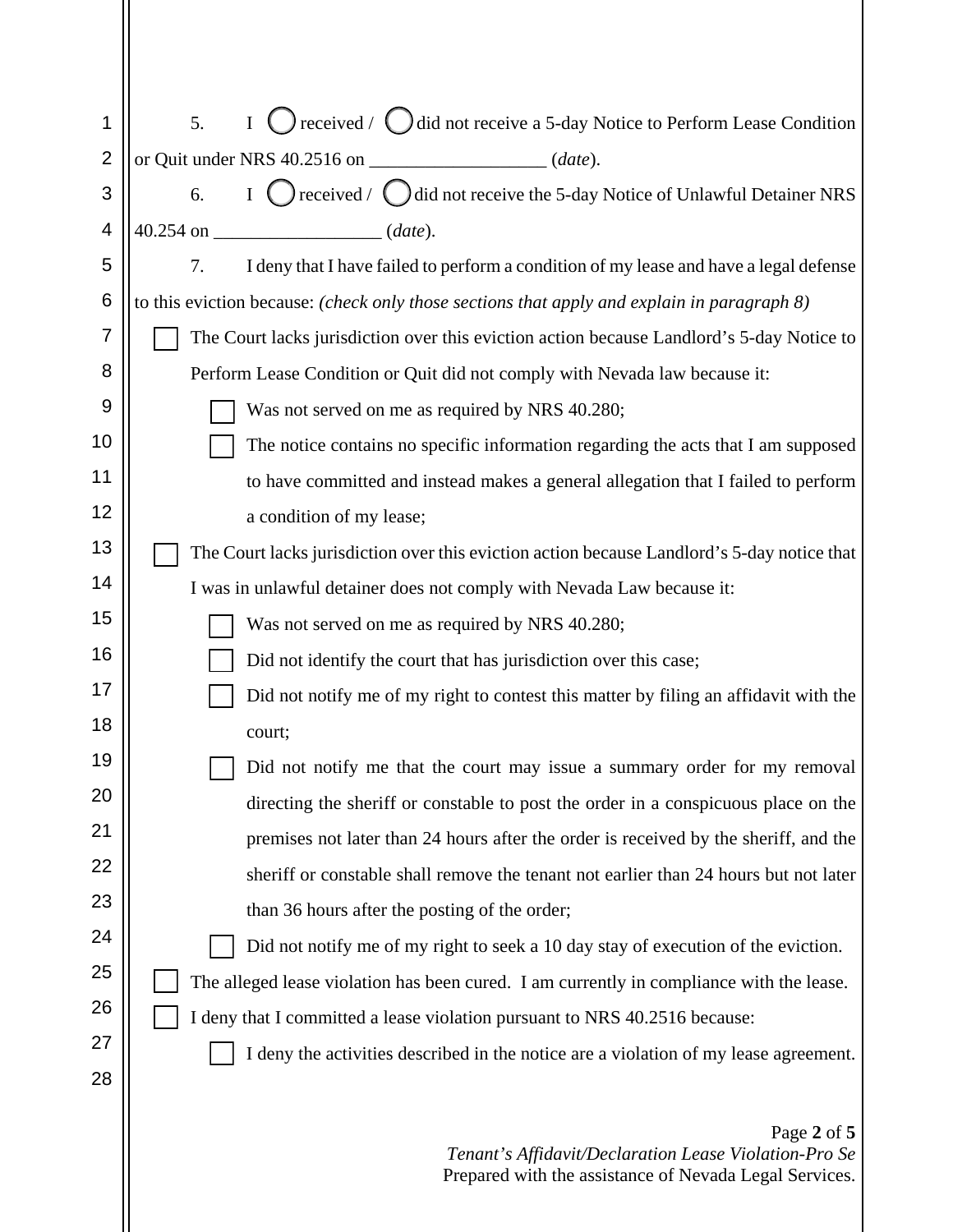| 1              |                                                                                                       |  |  |
|----------------|-------------------------------------------------------------------------------------------------------|--|--|
| $\overline{2}$ | The lease violation was minor and does not justify eviction. See Roberts v. Second                    |  |  |
|                | Judicial Dist. Court, 43 Nev. 332, 185 P. 1067 (1920).                                                |  |  |
| 3              | I deny that the activities in the notice occurred and therefore have a genuine dispute                |  |  |
| 4              | as to the material facts of this matter. The Nevada Supreme Court has mandated                        |  |  |
| 5              | that, where an affidavit filed in response to a Notice of Unlawful Detainer raises a                  |  |  |
| 6              | legal defense to the unlawful detainer based upon unresolved issued of material                       |  |  |
| $\overline{7}$ | fact, the court must dismiss the summary eviction and the landlord must attempt                       |  |  |
| 8              | to pursue restitution of the rental unit, if any, under NRS 40.290 to 40.420. Anvui                   |  |  |
| 9              | LLC v. GL Dragon LLC, 123 Nev. 213, 216 (2007).                                                       |  |  |
| 10             | The allegations in this notice are untrue and this eviction is pretext because the                    |  |  |
| 11             | Landlord is <b>Sandburn School</b> discriminating against me in violation of the Federal Fair Housing |  |  |
| 12             | Act and Nevada law and/or   retaliating against me for having engaged in certain                      |  |  |
| 13             | protected acts in violation of NRS 118A.510.                                                          |  |  |
| 14             | I cannot be evicted because a moratorium on evictions protects me from eviction:                      |  |  |
| 15             | Landlord is attempting to use a lease violation notice to evict me for non-payment                    |  |  |
| 16             | of rent which is not allowed until October 15 pursuant to the Governor's Directive 025;               |  |  |
| 17             | Landlord is attempting to use a lease violation notice as pretext to evict me due to                  |  |  |
| 18             | a positive COVID-19 diagnosis or Landlord believes I am experiencing symptoms of COVID;               |  |  |
| 19             | I am not in default of my payment arrangement/repayment agreement as alleged;                         |  |  |
| 20             | I cannot be evicted because HUD has instituted a moratorium on evictions from                         |  |  |
| 21             | homes with FHA mortgage loans and my landlord has an FHA mortgage.                                    |  |  |
| 22             | 8.<br>Explain any of the defenses above or other legal defense to the eviction:                       |  |  |
| 23             |                                                                                                       |  |  |
| 24             |                                                                                                       |  |  |
| 25             |                                                                                                       |  |  |
| 26             |                                                                                                       |  |  |
| 27             |                                                                                                       |  |  |
| 28             |                                                                                                       |  |  |
|                |                                                                                                       |  |  |
|                | Page 3 of 5<br>Tenant's Affidavit/Declaration Lease Violation-Pro Se                                  |  |  |
|                | Prepared with the assistance of Nevada Legal Services.                                                |  |  |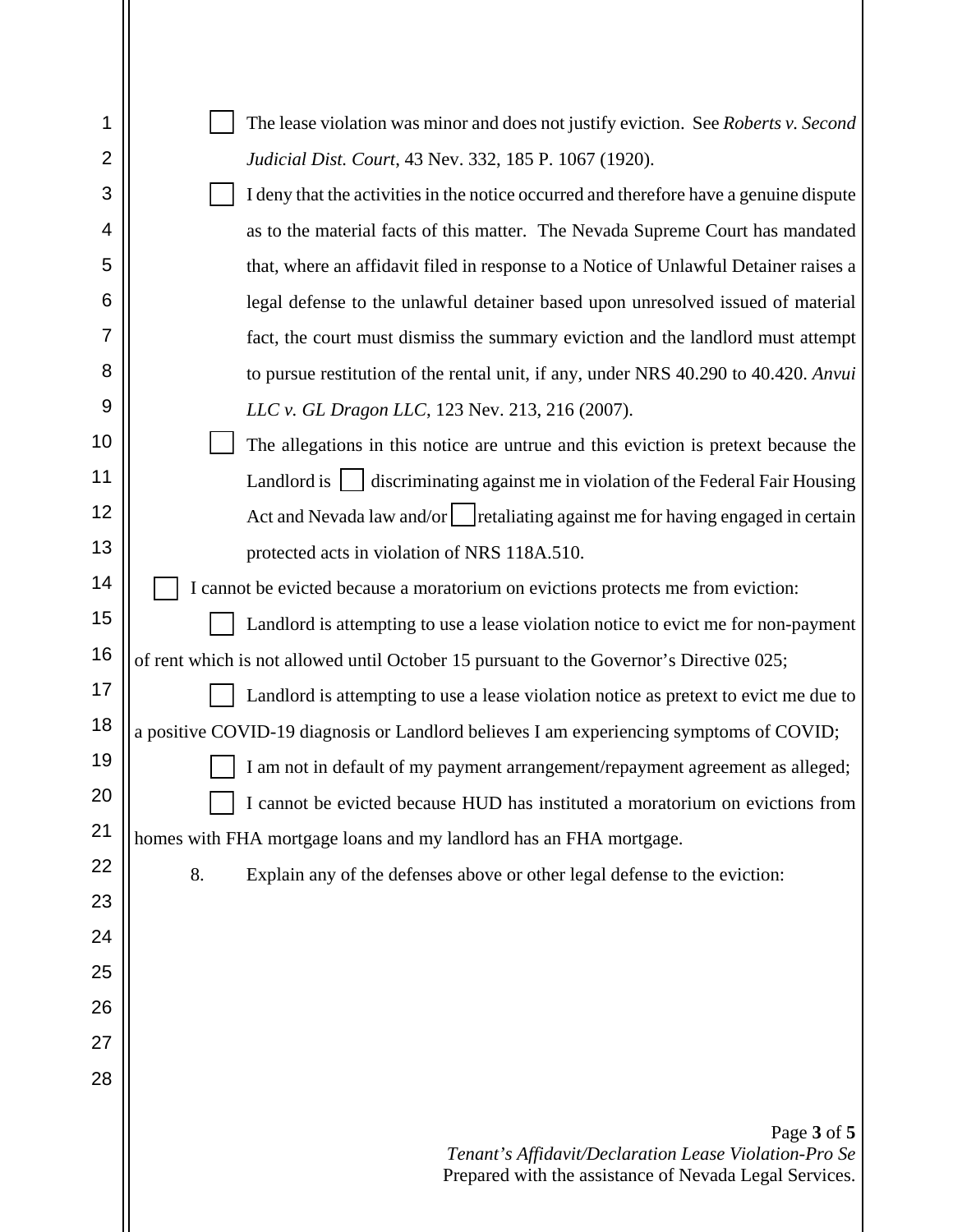9. Pursuant to NRS 40.253(6), if an affidavit is filed in response to a Notice of Unlawful Detainer, and "if the court determines that there is a legal defense as to the alleged unlawful detainer, the court shall refuse to grant either party any relief, and . . . shall require that any further proceedings be conducted pursuant to NRS 40.290 to 40.420, inclusive." Accordingly, if the affidavit raises a legal defense to the unlawful detainer, the Court is required to dismiss the summary eviction.

WHEREFORE, the Tenant/Defendant prays for hearing in this court pursuant to NRS Chapter 40, and that this matter be dismissed at the hearing because I have raised a legal defense to the alleged unlawful detainer.

**Request for a Stay.** In the alternative, if the court concludes that I have not raised a legal defense at the hearing held pursuant to this affidavit/declaration, I request a stay of execution under the authority of NRS 70.010(2) of 10 days in order to move. I need the additional time because:

**Declaration pursuant to NRS 53.045**: I declare under the penalty of perjury under the law of the State of Nevada that the foregoing is true and correct.

**Affirmation pursuant to NRS 239B.030:** The undersigned does hereby affirm that the preceding document does not contain the social security number of any person.

DATED: \_\_\_\_\_\_\_\_\_\_\_\_\_\_\_\_\_\_\_\_\_\_\_

Tenant/Defendant Signature

\_\_\_\_\_\_\_\_\_\_\_\_\_\_\_\_\_\_\_\_\_\_\_\_\_\_\_\_\_\_\_

\_\_\_\_\_\_\_\_\_\_\_\_\_\_\_\_\_\_\_\_\_\_\_\_\_\_\_\_\_\_\_

Printed Name

Page **4** of **5** *Tenant's Affidavit/Declaration Lease Violation-Pro Se* Prepared with the assistance of Nevada Legal Services.